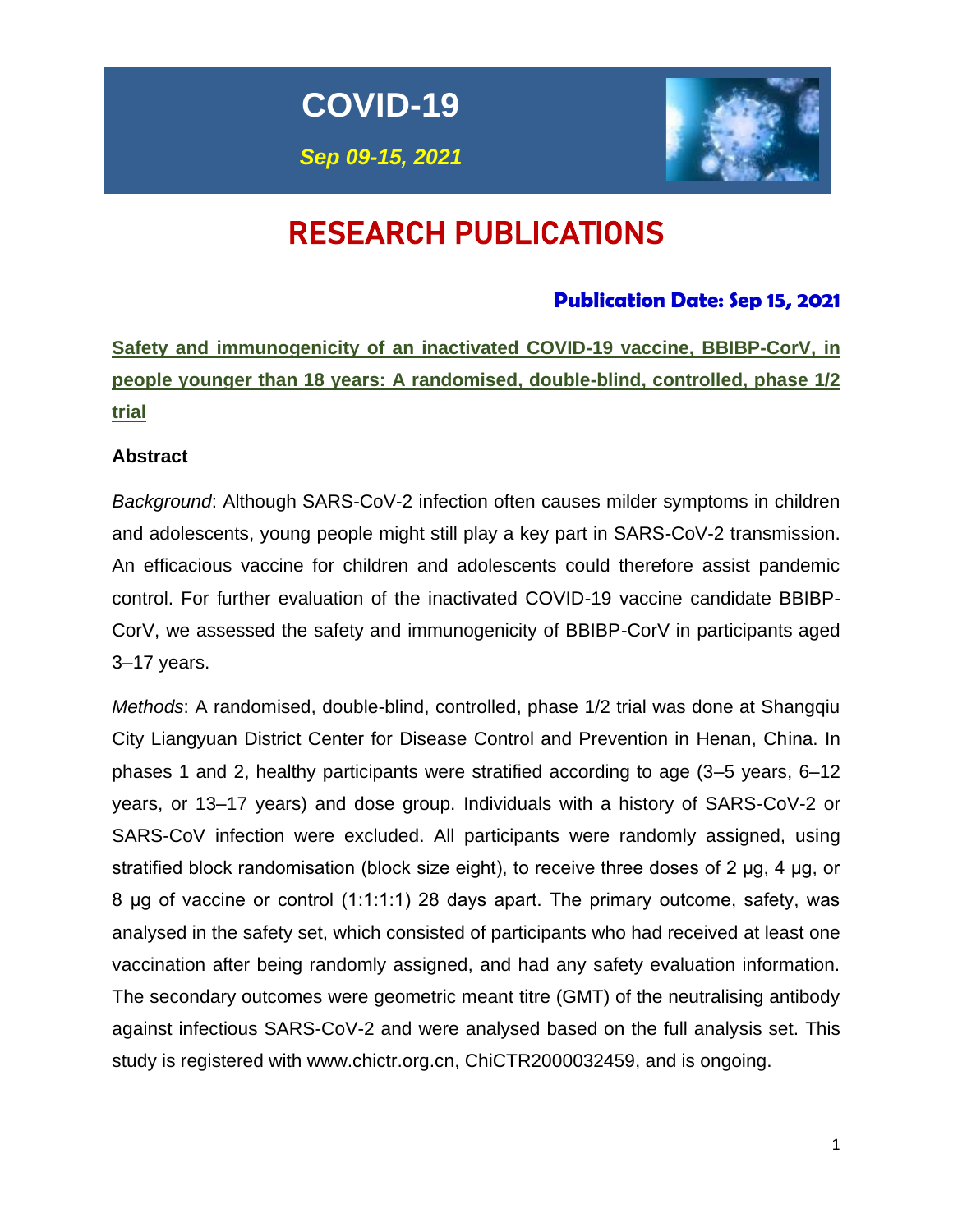*Findings*: Between Aug 14, 2020, and Sept 24, 2020, 445 participants were screened, and 288 eligible participants were randomly assigned to vaccine (n=216, 24 for each dose level [2/4/8 μg] in each of three age cohorts [3–5, 6–12, and 13–17 years]) or control (n=72, 24 for each age cohort [3–5, 6–12, and 13–17 years]) in phase 1. In phase 2, 810 participants were screened and 720 eligible participants were randomly assigned and allocated to vaccine (n=540, 60 for each dose level [2/4/8 μg] in each of three age cohorts [3–5, 6–12, and 13–17 years]) or control (n=180, 60 for each age cohort [3–5, 6–12, and 13–17 years]). The most common injection site adverse reaction was pain (ten [4%] 251 participants in all vaccination groups of the 3–5 years cohort; 23 [9·1%] of 252 participants in all vaccination groups and one [1·2%] of 84 in the control group of the 6–12 years cohort; 20 [7·9%] of 252 participants in all vaccination groups of the 13–17 years cohort). The most common systematic adverse reaction was fever (32 [12.7%] of 251 participants in all vaccination groups and six [7.1%] of 84 participants in the control group of the 3–5 years cohort; 13 [5·2%] of 252 participants in the vaccination groups and one [1·2%] of 84 in the control group of the 6–12 years cohort; 26 [10·3%] of 252 participants in all vaccination groups and eight [9·5%] of 84 in the control group of the 13–17 years cohort). Adverse reactions were mostly mild to moderate in severity. The neutralising antibody GMT against the SARS-CoV-2 virus ranged from 105·3 to 180·2 in the 3–5 years cohort, 84·1 to 168·6 in the 6–12 years cohort, and 88·0 to 155·7 in the 13–17 years cohort on day 28 after the second vaccination; and ranged from 143·5 to 224·4 in the 3–5 years cohort, 127 to 184·8 in the 6–12 years cohort, and 150·7 to 199 in the 13–17 years cohort on day 28 after the third vaccination.

*Interpretation*: The inactivated COVID-19 vaccine BBIBP-CorV is safe and well tolerated at all tested dose levels in participants aged 3–17 years. BBIBP-CorV also elicited robust humoral responses against SARS-CoV-2 infection after two doses. Our findings support the use of a 4 μg dose and two-shot regimen BBIBP-CorV in phase 3 trials in the population younger than 18 years to further ascertain its safety and protection efficacy against COVID-19.

#### **Reference**

https://www.thelancet.com/journals/laninf/article/PIIS1473-3099(21)00462-X/fulltext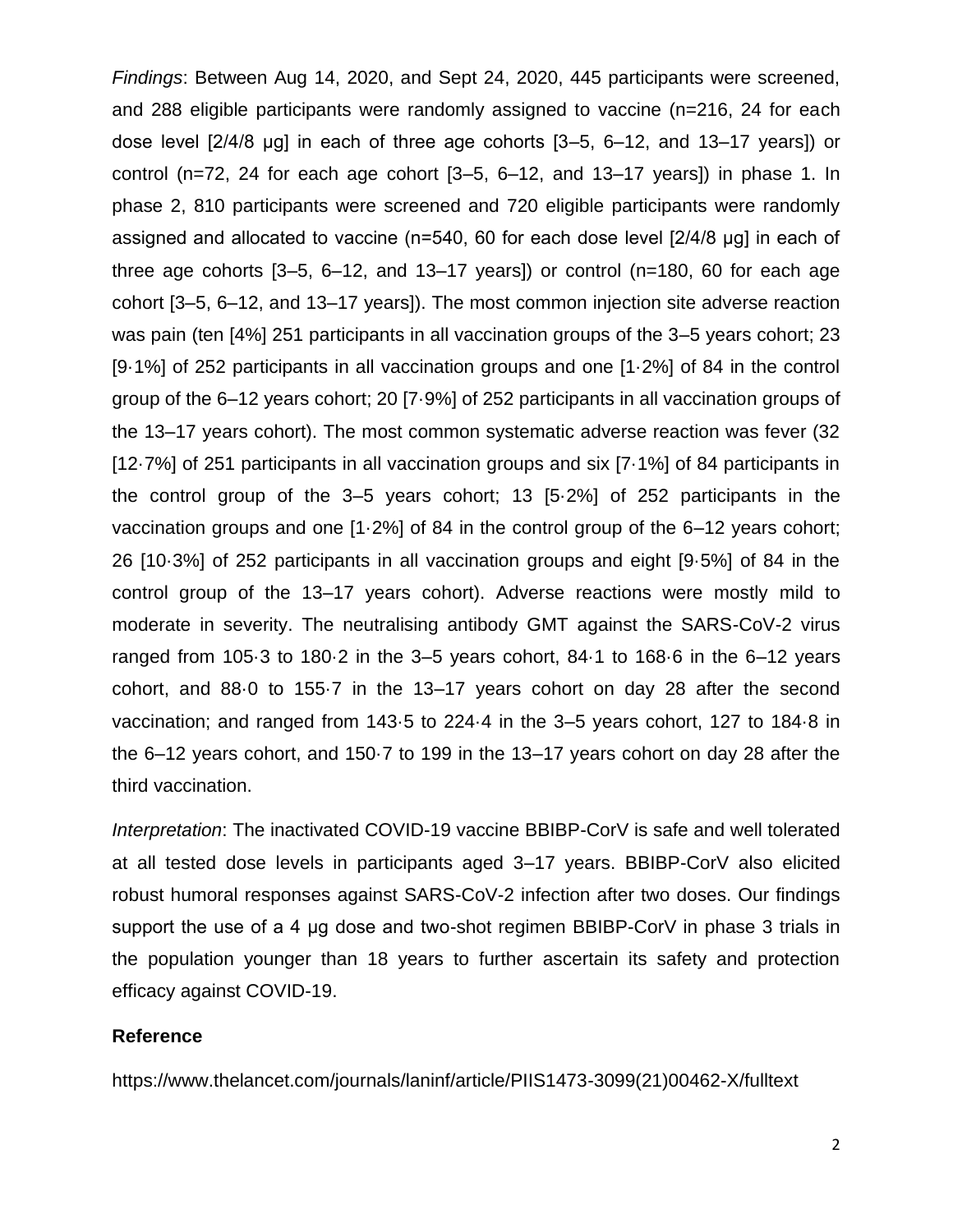# **A single dose of SARS-CoV-2 FINLAY-FR-1A vaccine enhances neutralization response in COVID-19 convalescents, with a very good safety profile: An openlabel phase 1 clinical trial**

### **Abstract**

*Background*: As a first step towards a vaccine protecting COVID-19 convalescents from reinfection, we evaluated FINLAY-FR-1A vaccine in a clinical trial.

*Methods*: Thirty COVID-19 convalescents aged 22-57 years were studied: convalescents of mild COVID-19, asymptomatic convalescents, both with PCR-positive at the moment of diagnosis; and individuals with subclinical infection detected by viralspecific IgG. They received a single intramuscular injection of the FINLAY-FR-1A vaccine (50 µg of the recombinant dimeric receptor binding domain). The primary outcomes were safety and reactogenicity, assessed over 28 days after vaccination. The secondary outcome was vaccine immunogenicity. Humoral response at baseline and following vaccination was evaluated by ELISA and live-virus neutralization test. The effector T cellular response was also assessed. Cuban Public Registry of Clinical Trials, WHO-ICTRP: https://rpcec.sld.cu/en/trials/RPCEC00000349-En.

*Findings*: No serious adverse events were reported. Minor adverse events were found, the most common, local pain: 3 (10%) and redness: 2 (6·7%). The vaccine elicited a >21 fold increase in IgG anti-RBD antibodies 28 days after vaccination. The median of inhibitory antibody titres (94·0%) was three times greater than that of the COVID-19 convalescent panel. Virus neutralization titres higher than 1:160 were found in 24 (80%) participants. There was also an increase in RBD-specific T cells producing IFN-γ and TNF-α.

*Interpretation*: A single dose of the FINLAY-FR-1A vaccine against SARS-CoV-2 was an efficient booster of pre-existing natural immunity, with excellent safety profile.

### **Reference**

https://www.thelancet.com/journals/lanam/article/PIIS2667-193X(21)00075-2/fulltext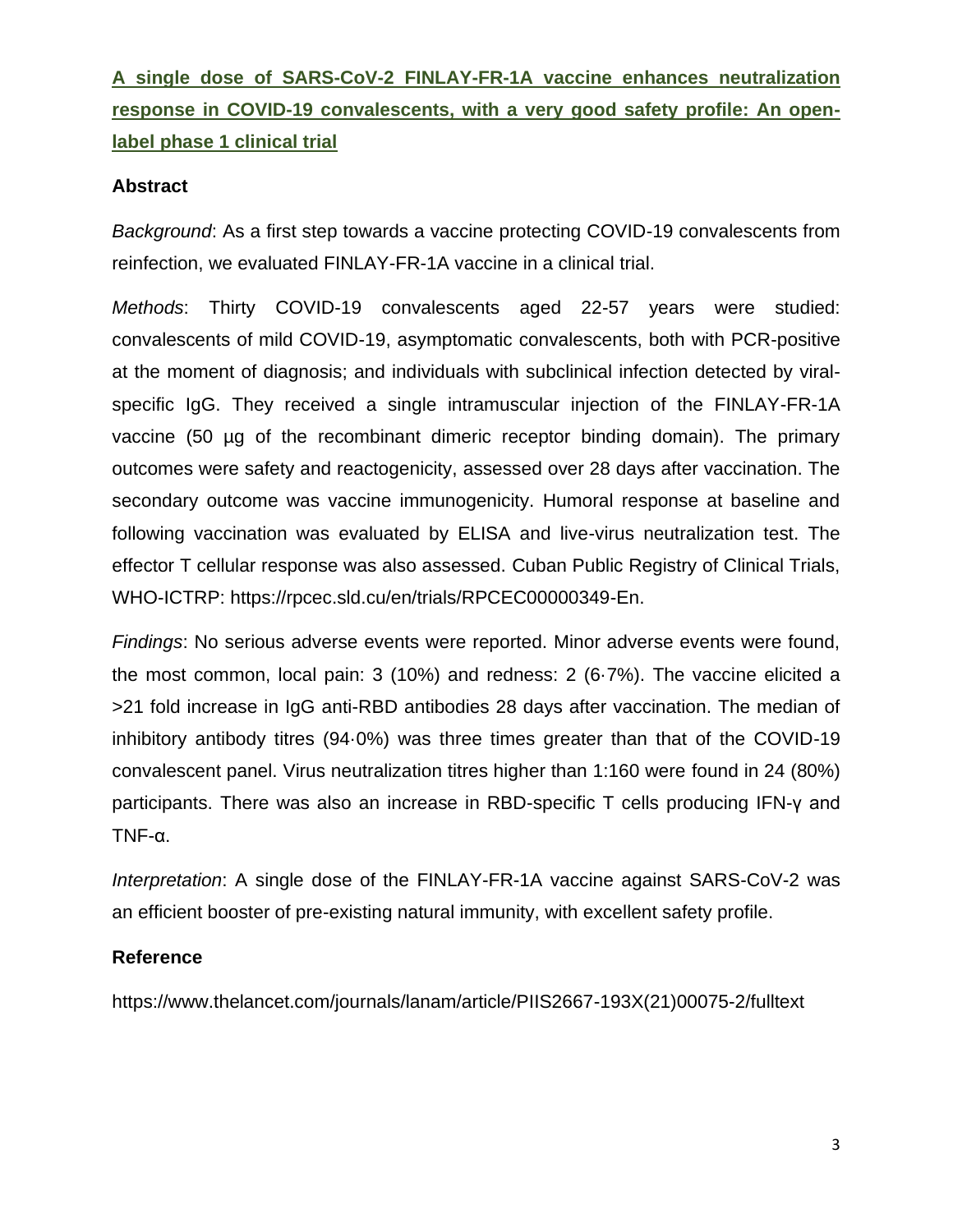### **Publication Date: Sep 14, 2021**

**Remdesivir plus standard of care versus standard of care alone for the treatment of patients admitted to hospital with COVID-19 (DisCoVeRy): A phase 3, randomised, controlled, open-label trial**

#### **Abstract**

*Background*: The antiviral efficacy of remdesivir against SARS-CoV-2 is still controversial. We aimed to evaluate the clinical efficacy of remdesivir plus standard of care compared with standard of care alone in patients admitted to hospital with COVID-19, with indication of oxygen or ventilator support.

*Methods*: DisCoVeRy was a phase 3, open-label, adaptive, multicentre, randomised, controlled trial conducted in 48 sites in Europe (France, Belgium, Austria, Portugal, Luxembourg). Adult patients (aged ≥18 years) admitted to hospital with laboratoryconfirmed SARS-CoV-2 infection and illness of any duration were eligible if they had clinical evidence of hypoxaemic pneumonia, or required oxygen supplementation. Exclusion criteria included elevated liver enzymes, severe chronic kidney disease, any contraindication to one of the studied treatments or their use in the 29 days before random assignment, or use of ribavirin, as well as pregnancy or breastfeeding. Participants were randomly assigned (1:1:1:1:1) to receive standard of care alone or in combination with remdesivir, lopinavir–ritonavir, lopinavir–ritonavir and interferon beta-1a, or hydroxychloroquine. Randomisation used computer-generated blocks of various sizes; it was stratified on severity of disease at inclusion and on European administrative region. Remdesivir was administered as 200 mg intravenous infusion on day 1, followed by once daily, 1-h infusions of 100 mg up to 9 days, for a total duration of 10 days. It could be stopped after 5 days if the participant was discharged. The primary outcome was the clinical status at day 15 measured by the WHO seven-point ordinal scale, assessed in the intention-to-treat population. Safety was assessed in the modified intention-to-treat population and was one of the secondary outcomes. This trial is registered with the European Clinical Trials Database, EudraCT2020-000936-23, and ClinicalTrials.gov, NCT04315948.

*Findings*: Between March 22, 2020, and Jan 21, 2021, 857 participants were enrolled and randomly assigned to remdesivir plus standard of care (n=429) or standard of care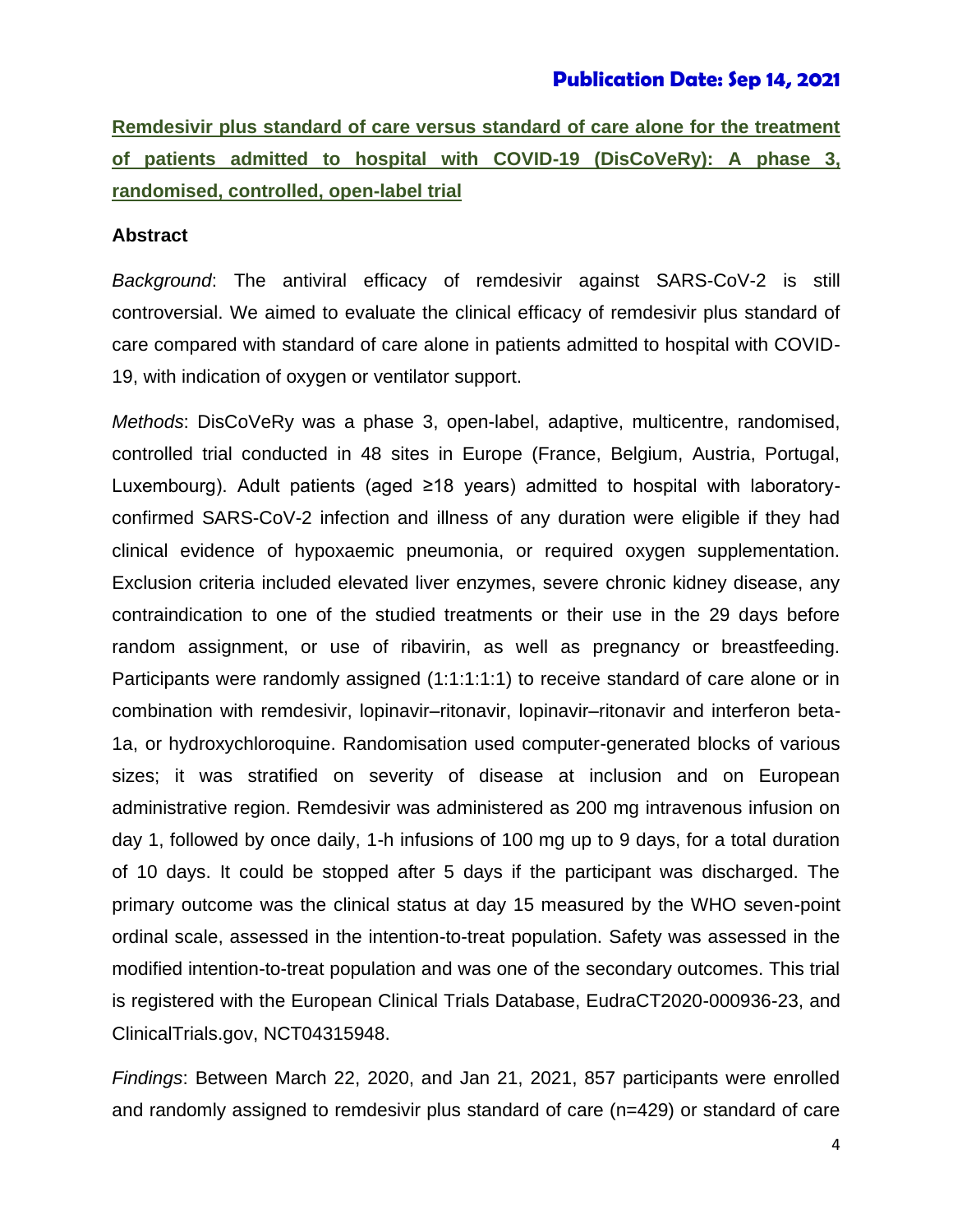only (n=428). 15 participants were excluded from analysis in the remdesivir group, and ten in the control group. At day 15, the distribution of the WHO ordinal scale was: (1) not hospitalised, no limitations on activities (61 [15%] of 414 in the remdesivir group vs 73 [17%] of 418 in the control group); (2) not hospitalised, limitation on activities (129 [31%] vs 132 [32%]); (3) hospitalised, not requiring supplemental oxygen (50 [12%] vs 29  $[7\%]$ ; (4) hospitalised, requiring supplemental oxygen  $(76 \; [18\%]$  vs 67  $[16\%]$ ; (5) hospitalised, on non-invasive ventilation or high flow oxygen devices (15 [4%] vs 14 [3%]); (6) hospitalised, on invasive mechanical ventilation or extracorporeal membrane oxygenation (62 [15%] vs 79 [19%]); (7) death (21 [5%] vs 24 [6%]). The difference between treatment groups was not significant (odds ratio 0·98 [95% CI 0·77–1·25]; p=0·85). There was no significant difference in the occurrence of serious adverse events between treatment groups (remdesivir, 135 [33%] of 406 vs control, 130 [31%] of 418; p=0·48). Three deaths (acute respiratory distress syndrome, bacterial infection, and hepatorenal syndrome) were considered related to remdesivir by the investigators, but only one by the sponsor's safety team (hepatorenal syndrome).

*Interpretation*: No clinical benefit was observed from the use of remdesivir in patients who were admitted to hospital for COVID-19, were symptomatic for more than 7 days, and required oxygen support.

#### **Reference**

https://www.thelancet.com/journals/laninf/article/PIIS1473-3099(21)00485-0/fulltext

# **Low-dose mRNA-1273 COVID-19 vaccine generates durable memory enhanced by cross-reactive T cells**

#### **Abstract**

*Introduction*: Understanding human immune responses to severe acute respiratory syndrome coronavirus 2 (SARS-CoV-2) RNA vaccines is of interest for a panoply of reasons. mRNA vaccines have demonstrated impressive protection against COVID-19, but the durability of immunity has been a major unknown. Moreover, a better understanding of age-associated differences and mRNA vaccine dose response curves for dose sparing considerations is needed. Additionally, the impact of preexisting crossreactive memory on immune responses to SARS-CoV-2 proteins remains an open question. Cross-reactive memory CD4+ T cells recognizing SARS-CoV-2 have been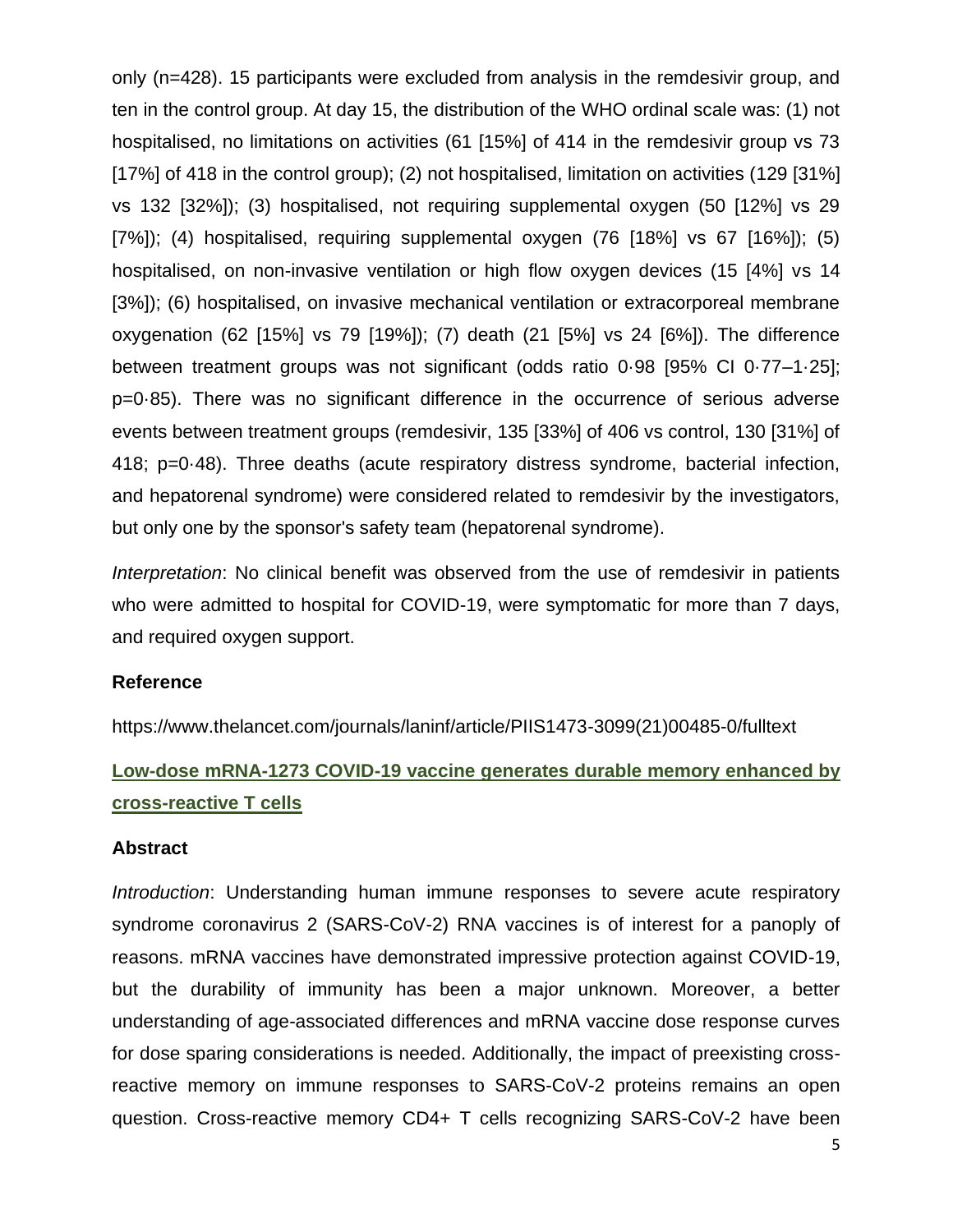found in ~50% of individuals. A vaccine trial is a controlled context for testing the relevance of such cross-reactive T cells. Each of these topics was addressed in this study using blood samples from a National Institutes of Health clinical trial of 25-µg mRNA-1273 COVID-19 vaccinees as well as from 100-µg mRNA-1273 COVID-19 vaccinees and SARS-CoV-2–infected individuals.

*Rationale*: Vaccination and infection are two different paths to immunity. Comparison of vaccine-generated and infection-generated immune memory is of value. Given evidence that antibodies, CD4+ T cells, and CD8+ T cells can each participate in protective immunity against COVID-19, we measured acute and memory SARS-CoV-2 spike– specific antibodies, CD4+ T cells, and CD8+ T cells in the blood of subjects who received a low-dose (25 µg) or standard-dose (100 µg) mRNA-1273 COVID-19 vaccine. Immunological measurements were used to address the four issues described above: namely, the durability of immune memory over 7 months after vaccination, mRNA vaccine dose responses, age differences, and the impact of preexisting cross-reactive T cells.

*Results*: Longitudinal samples from 35 volunteers immunized with 25 µg of mRNA-1273 on days 1 and 29 were used to measure SARS-CoV-2 spike–binding antibodies, receptor binding domain (RBD)–binding antibodies, SARS-CoV-2 pseudovirus (PSV) neutralizing antibodies, spike-specific CD4+ T cells, and spike-specific CD8+ T cells. Overall, substantial anti-spike, anti-RBD, and PSV neutralizing antibodies were induced in response to two 25-µg mRNA-1273 vaccinations, were maintained in 88 to 100% of vaccinees for at least 6 months after the second immunization, and were comparable in magnitude and quality to those observed 6 to 7 months after infection with SARS-CoV-2.

Spike-specific CD4+ T cells were generated by low-dose mRNA-1273 and were maintained as memory CD4+ T cells. We observed strong T follicular helper (TFH) and type 1 T helper cell polarization of these cells, which is advantageous for antiviral immunity. Spike-specific CD8+ T cells were detectable in 88% of vaccinees and maintained for at least 6 months in 67% of vaccinees. Spike-specific CD4+ or CD8+ T cell frequencies were not lower in older vaccinee groups than in 18- to 55-year-olds, either in the acute or memory phase. Thus, 25-µg mRNA-1273 vaccination induced

6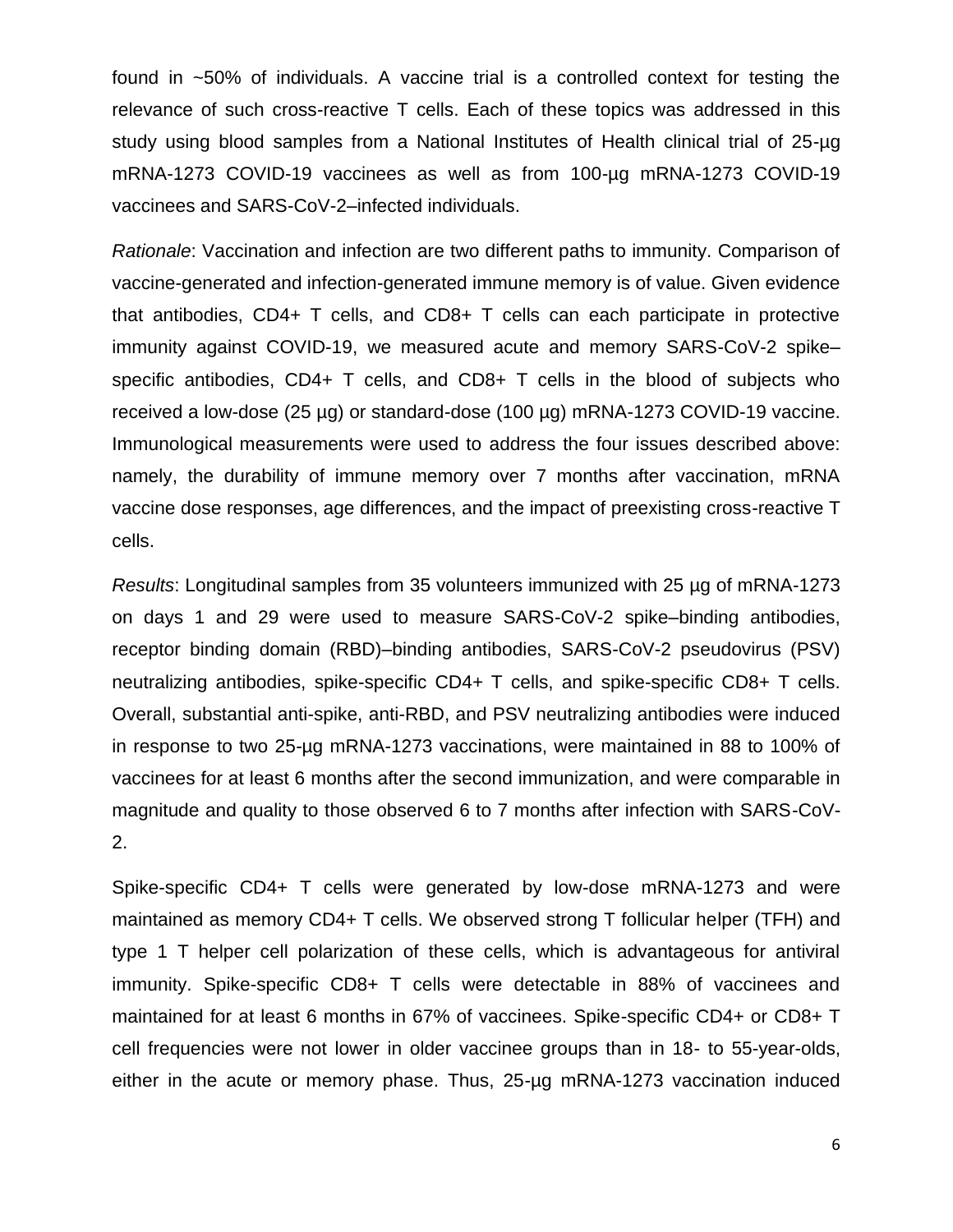spike antibody levels and memory T cell frequencies at 7 months after vaccination similar to those observed for COVID-19 cases 7 months after symptom onset.

Next, to assess the impact of mRNA dosing, we compared immune responses between 25-µg and 100-µg doses of mRNA-1273 vaccine. Peak anti-spike, anti-RBD, and PSV neutralizing antibody levels were about twofold higher in 100-µg vaccinees than in 25 µg vaccinees. Spike-specific CD4+ T cells responses were ~1.4-to-2.0-fold higher in 100-µg vaccinees, whereas peak CD8+ T cell responses were comparable between 25 µg and 100-µg dose regimens.

Finally, to address potential positive or negative effects of preexisting cross-reactive memory T cells, we compared 25-µg mRNA-1273 COVID-19 vaccine responses between subjects with or without measurable preexisting SARS-CoV-2 spike–reactive memory CD4+ T cells. Preexisting immunity enhanced vaccine antibody responses after a single vaccine dose, which was associated with higher spike-specific TFH cells and total spike-specific CD4+ T cell responses. Individuals with preexisting cross-reactive memory T cells also sustained higher SARS-CoV-2–neutralizing antibodies 6 months after vaccination.

*Conclusion*: The 25-µg dose of mRNA-1273 vaccine induces durable and functional T cell and antibody memory at comparable magnitude to natural infection. This work expands our understanding of immune memory to mRNA vaccine in humans, vaccine dose sparing, and possible timing of boosters. Finally, these data provide evidence that cross-reactive memory CD4+ T cells are biologically relevant and can exert a considerable positive influence on immunity generated by vaccination, with potential implications for vaccines and SARS-CoV-2 infections.

#### **Reference**

https://www.science.org/doi/10.1126/science.abj9853

**Bispecific antibodies targeting distinct regions of the spike protein potently neutralize SARS-CoV-2 variants of concern**

#### **Abstract**

The emergence of severe acute respiratory syndrome coronavirus 2 (SARS-CoV-2) variants of concern threatens the efficacy of existing vaccines and therapeutic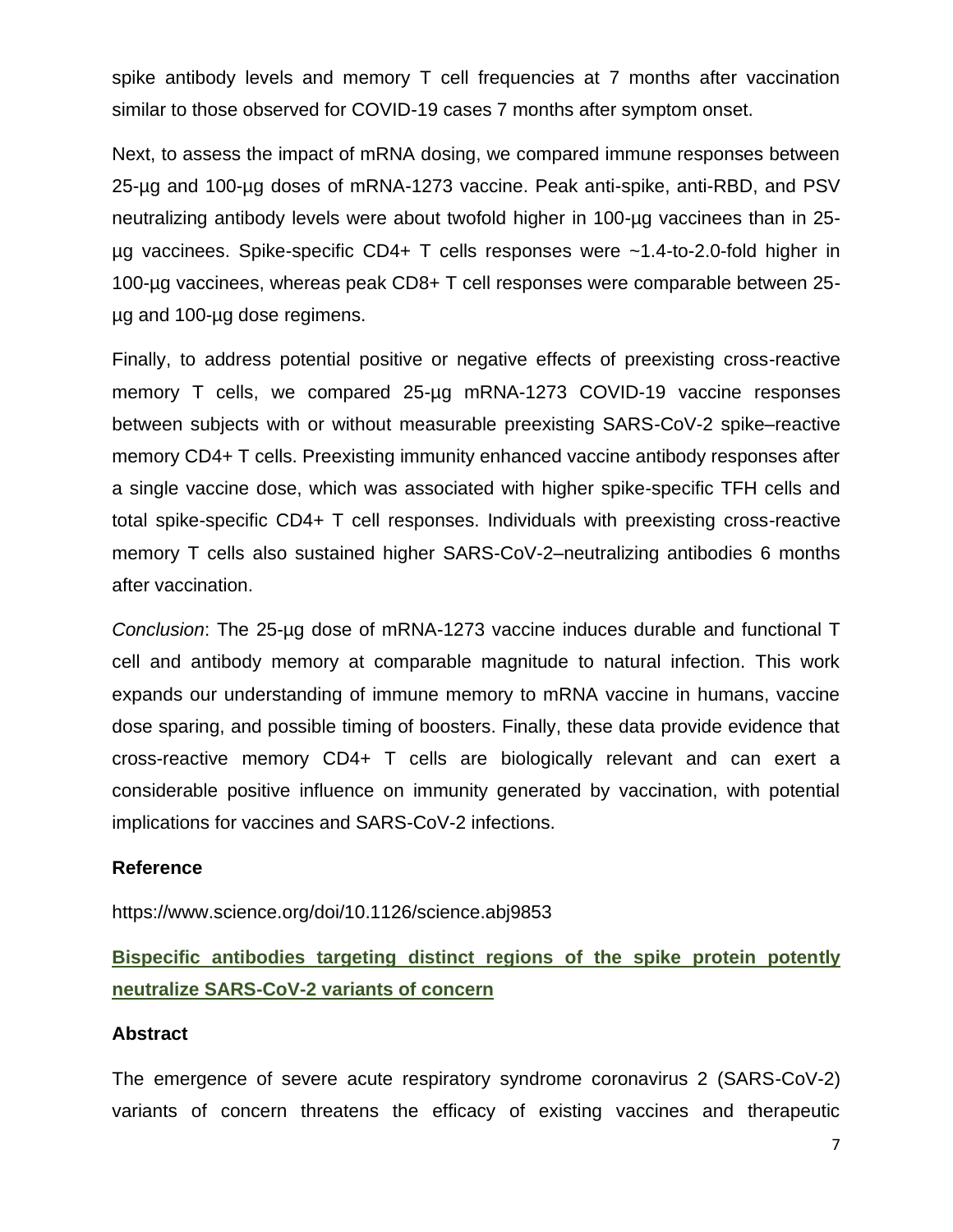antibodies and underscores the need for additional antibody-based tools that potently neutralize variants by targeting multiple sites of the spike protein. We isolated 216 monoclonal antibodies targeting SARS-CoV-2 from plasmablasts and memory B cells collected from patients with coronavirus disease 2019. The three most potent antibodies targeted distinct regions of the receptor binding domain (RBD), and all three neutralized the SARS-CoV-2 Alpha and Beta variants. The crystal structure of the most potent antibody, CV503, revealed that it binds to the ridge region of SARS-CoV-2 RBD, competes with the angiotensin-converting enzyme 2 receptor, and has limited contact with key variant residues K417, E484, and N501. We designed bispecific antibodies by combining nonoverlapping specificities and identified five bispecific antibodies that inhibit SARS-CoV-2 infection at concentrations of less than 1 ng/ml. Through a distinct mode of action, three bispecific antibodies cross-linked adjacent spike proteins using dual N-terminal domain–RBD specificities. One bispecific antibody was greater than 100-fold more potent than a cocktail of its parent monoclonals in vitro and prevented clinical disease in a hamster model at a dose of 2.5 mg/kg. Two bispecific antibodies in our panel comparably neutralized the Alpha, Beta, Gamma, and Delta variants and wildtype virus. Furthermore, a bispecific antibody that neutralized the Beta variant protected hamsters against SARS-CoV-2 expressing the E484K mutation. Thus, bispecific antibodies represent a promising next-generation countermeasure against SARS-CoV-2 variants of concern.

#### **Reference**

https://www.science.org/doi/10.1126/scitranslmed.abj5413

### **Publication Date: Sep 12, 2021**

# **Transmission, viral kinetics and clinical characteristics of the emergent SARS-CoV-2 Delta VOC in Guangzhou, China**

#### **Abstract**

*Background*: A novel variant of SARS-CoV-2, the Delta variant of concern (VOC, also known as lineage B.1.617.2), is fast becoming the dominant strain globally. We reported the epidemiological, viral, and clinical characteristics of hospitalized patients infected with the Delta VOC during the local outbreak in Guangzhou, China.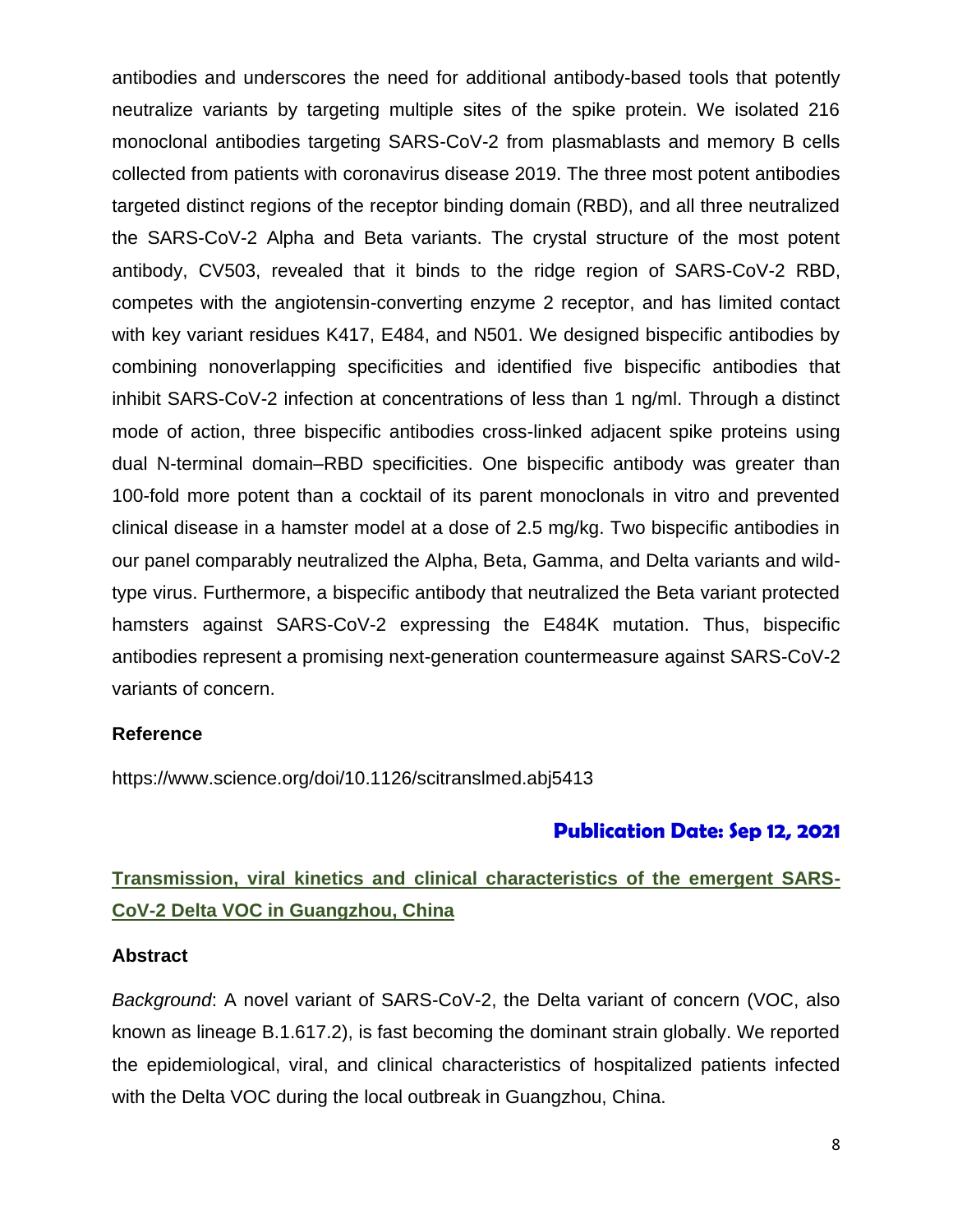*Methods*: The epidemiological and clinical information were extracted pertaining to the 159 cases infected with the Delta VOC across seven transmission generations between May 21 and June 18, 2021. The whole chain of the Delta VOC transmission was described. Kinetics of viral load and clinical characteristics were compared with a cohort of wild-type infection in 2020 admitted to the Guangzhou Eighth People's Hospital.

*Findings*: There were four transmission generations within the first ten days. The Delta VOC yielded a significantly shorter incubation period (4.0 vs. 6.0 days), higher viral load (20.6 vs. 34.0, cycle threshold of the ORF1a/b gene), and a longer duration of viral shedding in pharyngeal swab samples (14.0 vs. 8.0 days) compared with the wild-type strain. In cases with critical illness, the proportion of patients over the age of 60 was higher in the Delta VOC group than in the wild-type strain (100.0% vs. 69.2%,  $p = 0.03$ ). The Delta VOC had a higher risk than wild-type infection in deterioration to critical status (hazards ratio 2.98 [95%Cl 1.29-6.86];  $p = 0.01$ ).

*Interpretation*: Infection with the Delta VOC is characterized by markedly increased transmissibility, viral loads and risk of disease progression compared with the wild-type strain, calling for more intensive prevention and control measures to contain future outbreaks.

#### **Reference**

https://www.thelancet.com/journals/eclinm/article/PIIS2589-5370(21)00409-0/fulltext

**Effectiveness of the first component of Gam-COVID-Vac (Sputnik V) on reduction of SARS-CoV-2 confirmed infections, hospitalisations and mortality in patients aged 60-79: A retrospective cohort study in Argentina**

#### **Abstract**

*Background*: A first-dose of various vaccines provides acceptable protection against infections by SARS-CoV-2 and evolution to the most severe forms of COVID-19. The recombinant adenovirus (rAd)-based vaccine, Gam-COVID-Vac (Sputnik V), was proven efficacious but information about effectiveness in the real-world setting is lacking. The aim of our study was to investigate the association between the rollout of the first component (rAd26) of Gam-COVID-Vac and PCR-positive tests, hospitalisations and deaths.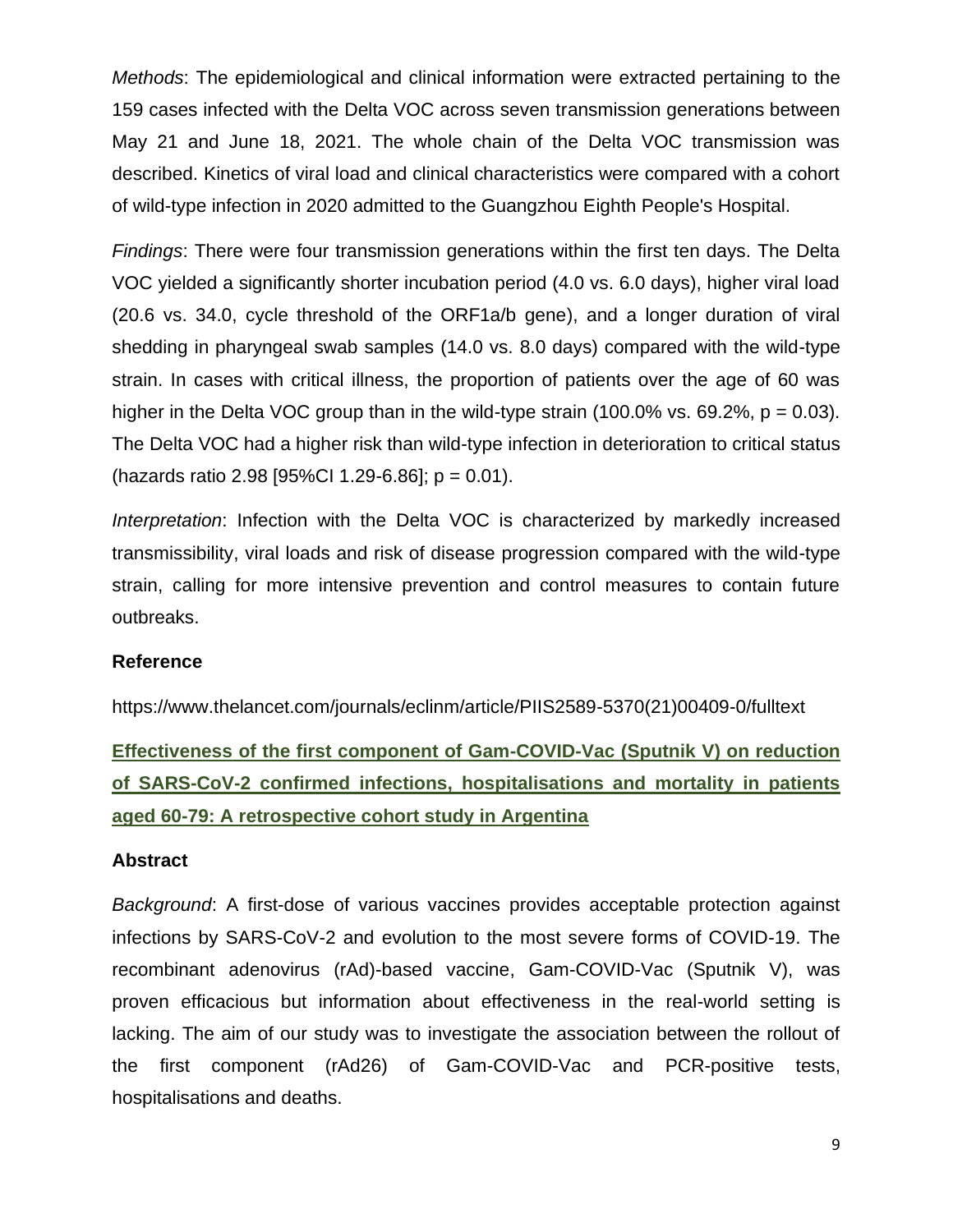*Methods*: A retrospective cohort study was conducted which analyzed individuals aged 60-79 who self-registered in the online vaccination system of the Province of Buenos Aires, Argentina, from December 29, 2020 to March 21, 2021. Exclusion criteria were having a previous positive RT-PCR or antigen tests for SARS-CoV-2, having received other vaccines, or two doses of any vaccine.

Proportions of new laboratory-confirmed SARS-CoV-2 infections, hospitalisations and deaths until 83 days of vaccination were compared between vaccinated and unvaccinated subjects. Vaccine effectiveness for the three outcomes was calculated as (1–OR) × 100. Kaplan-Meier cumulative incidence curves were constructed.

*Findings*: During the study period 415995 registered subjects received the first component of Gam-COVID-Vac; 40387 belonged to the 60-79 age group, and were compared to 38978 unvaccinated. Vaccine effectiveness for preventing laboratoryconfirmed infections was 78•6% [CI95% 74·8 - 81·7]; and for reducing hospitalizations and deaths was, respectively, 87·6% [CI95% 80·3 - 92·2] and 84·8% [CI95% 75·0 - 90·7]. Effectiveness was high across all subgroups.

*Interpretation*: Similarly to other vaccines, the administration of one dose of Gam-COVID-Vac was effective for a wide range of COVID-19–related outcomes.

### **Reference**

https://www.thelancet.com/journals/eclinm/article/PIIS2589-5370(21)00406-5/fulltext

# **Publication Date: Sep 09, 2021**

# **Dynamic IgG seropositivity after rollout of CoronaVac and BNT162b2 COVID-19 vaccines in Chile: A sentinel surveillance study**

#### **Abstract**

*Background*: By July 14, 2021, 81·3 % of adults (aged ≥18 years) in Chile had received a first SARS-CoV-2 vaccine and 72·3% had received a second SARS-CoV-2 vaccine, with the majority of people given Sinovac's inactivated CoronaVac vaccine (75·3% of vaccines dispensed) or Pfizer–BioNTech's mRNA BNT162b2 vaccine (20·9% of vaccines dispensed). Due to the absence of simultaneous real-world data for these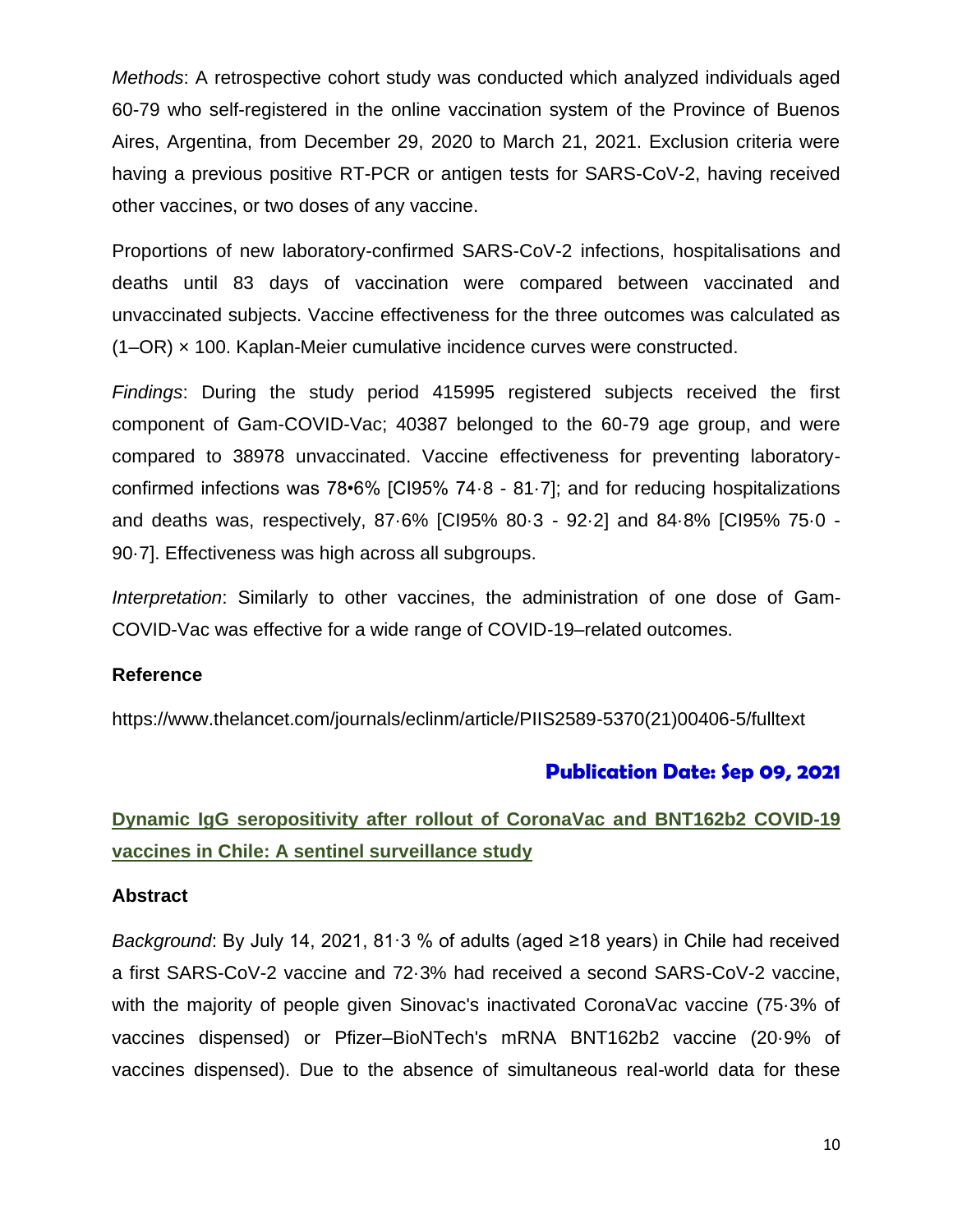vaccines, it wass aimed to compare SARS-CoV-2 IgG positivity between vaccines using a dynamic national monitoring strategy.

*Methods*: From March 12, 2021, 28 testing stations for SARS-CoV-2 IgG detection were installed in hotspots based on cellular-phone mobility tracking within the most populated cities in Chile. Individuals voluntarily approaching the testing stations were invited to do a lateral flow test by finger prick and respond to a questionnaire on sociodemographic characteristics, vaccination status (including type of vaccine if one was received), variables associated with SARS-CoV-2 exposure, and comorbidities. The proportion of individuals testing positive for anti-SARS-CoV-2 IgG across sites by week were compared since vaccination between recipients of CoronaVac and BNT162b2. Unvaccinated participants served as a control population and were matched to vaccinated individuals on the basis of date of presentation to the testing station, gender, and age group. Individuals were excluded from the analysis if they were younger than 18 years, had no declared gender, had an invalid IgG test result, had previously tested positive for SARS-CoV-2 infection on PCR, could not recall their vaccination status, or had been immunised against COVID-19 with vaccines other than CoronaVac or BNT162b2. Here, we report data collected up to July 2, 2021.

*Findings*: Of 64 813 individuals enrolled, 56 261 were included in the final analysis, of whom 33 533 (59·6%) had received at least one dose of the CoronaVac vaccine, 8947 (15·9%) had received at least one dose of the BNT162b2 vaccine, and 13 781 (24·5%) had not received a vaccine. SARS-CoV-2 IgG positivity during week 4 after the first dose of CoronaVac was 28·1% (95% CI 25·0–31·2; 220 of 783 individuals), reaching a peak of 77·4% (75·5–79·3; 1473 of 1902 individuals) during week 3 after the second dose. SARS-CoV-2 IgG positivity during week 4 after the first dose of the BNT162b2 vaccine was 79·4% (75·7–83·1; 367 of 462 individuals), increasing to 96·5% (94·9– 98·1; 497 of 515 individuals) during week 3 after the second dose and remaining above 92% until the end of the study. For unvaccinated individuals, IgG seropositivity ranged from 6·0% (4·4–7·6; 49 of 810 individuals) to 18·7% (12·5–24·9; 28 of 150 individuals) during the 5 month period. Regression analyses showed that IgG seropositivity was significantly lower in men than women and in people with diabetes or chronic diseases for CoronaVac vaccine recipients (p<0·0001), and for individuals aged 60 years and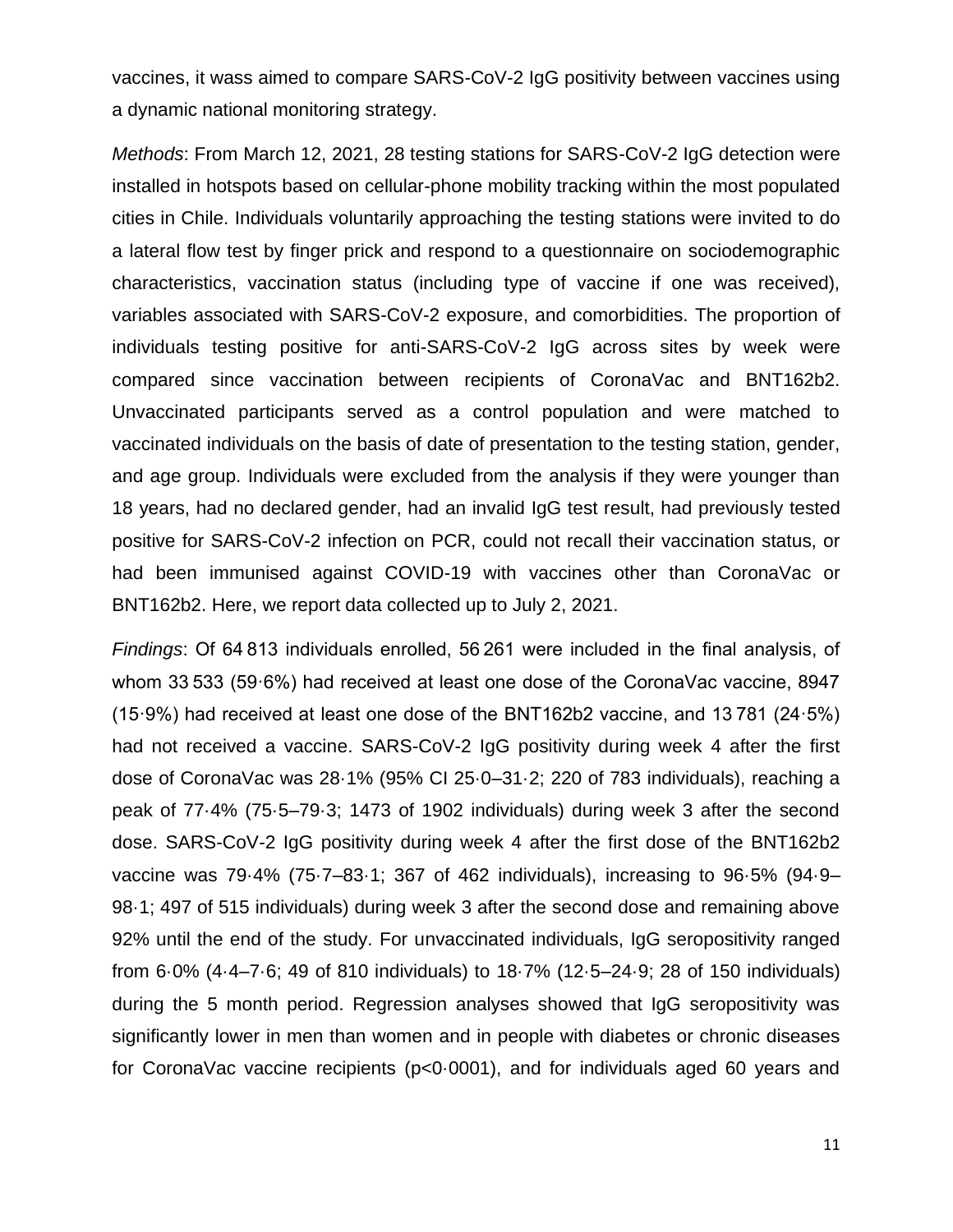older compared with people aged 18–39 years for both vaccines (p<0·0001), 3–16 weeks after the second dose.

*Interpretation*: IgG seropositivity was lower after CoronaVac than after BNT162b2 and declined over time since vaccination for CoronaVac recipients but not BNT162b2 recipients. Prolonged IgG monitoring will allow further evaluation of seropositivity overtime, providing data, in conjunction with effectiveness studies, for possible future reassessment of vaccination strategies.

### **Reference**

https://www.thelancet.com/journals/laninf/article/PIIS1473-3099(21)00479-5/fulltext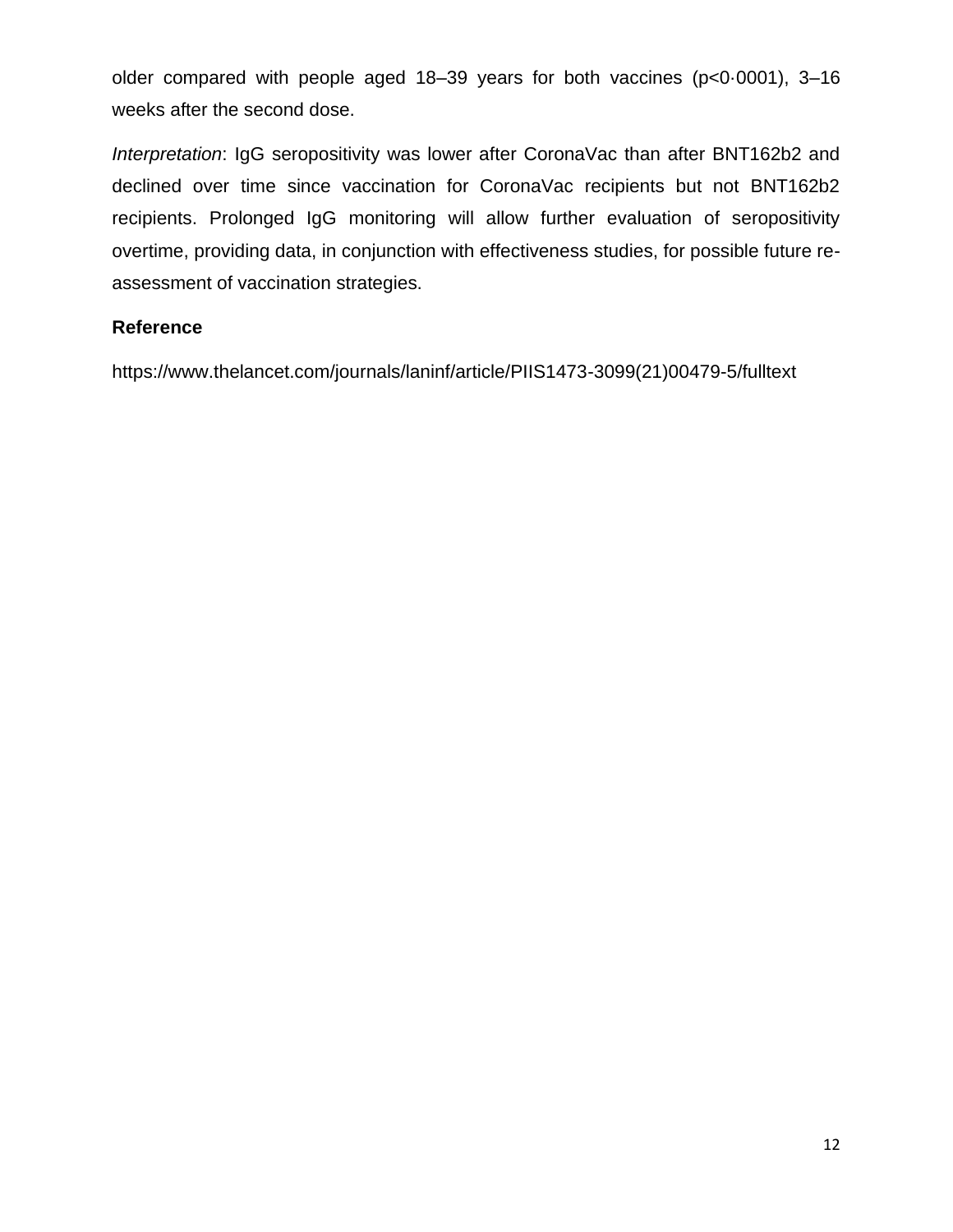# REPORT

# **Publication Date: Sep 14, 2021**

# **Identification of resident memory CD8+ T cells with functional specificity for SARS-CoV-2 in unexposed oropharyngeal lymphoid tissue**

Cross-reactive CD4+ T cells that recognize severe acute respiratory syndrome coronavirus 2 (SARS-CoV-2) are more commonly detected in the peripheral blood of unexposed individuals compared with SARS-CoV-2–reactive CD8+ T cells. However, large numbers of memory CD8+ T cells reside in tissues, feasibly harboring localized SARS-CoV-2–specific immune responses. To test this idea, we performed a comprehensive functional and phenotypic analysis of virus-specific T cells in tonsils, a major lymphoid tissue site in the upper respiratory tract, and matched peripheral blood samples obtained from children and adults before the emergence of COVID-19 (coronavirus disease 2019). It was found that SARS-CoV-2–specific memory CD4+ T cells could be found at similar frequencies in the tonsils and peripheral blood in unexposed individuals, whereas functional SARS-CoV-2–specific memory CD8+ T cells were almost only detectable in the tonsils. Tonsillar SARS-CoV-2–specific memory CD8+ T cells displayed a follicular homing and tissue-resident memory phenotype, similar to tonsillar Epstein-Barr virus–specific memory CD8+ T cells, but were functionally less potent than other virus-specific memory CD8+ T cell responses. The presence of preexisting tissue-resident memory CD8+ T cells in unexposed individuals could potentially enable rapid sentinel immune responses against SARS-CoV-2.

### **Reference**

<https://www.science.org/doi/10.1126/sciimmunol.abj2901>

# **Publication Date: Sep 09, 2021**

# **Early cross-coronavirus reactive signatures of humoral immunity against COVID-19**

The introduction of vaccines has inspired hope in the battle against SARS-CoV-2. However, the emergence of viral variants, in the absence of potent antivirals, has left